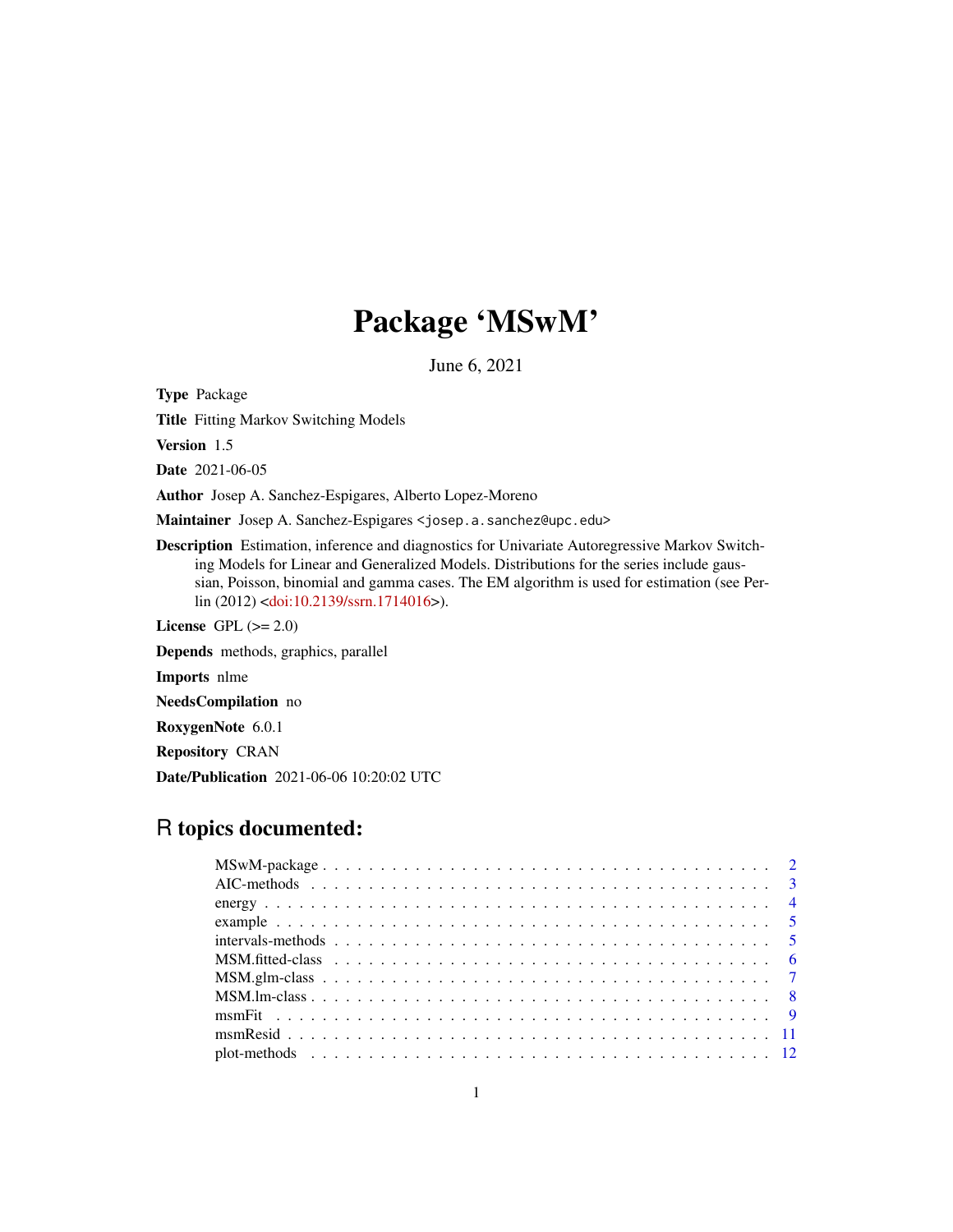<span id="page-1-0"></span>

| Index |  |
|-------|--|
|       |  |
|       |  |
|       |  |
|       |  |
|       |  |

<span id="page-1-1"></span>MSwM-package *MSwM package*

#### Description

Univariate Autoregressive Markov Switching Models for Linear and Generalized Models by using the EM algorithm.

#### Details

| Package:  | <b>MSwM</b>                       |
|-----------|-----------------------------------|
| Type:     | Package                           |
| Version:  | 1.0                               |
| Date:     | 2012-11-13                        |
| License:  | $GPL$ $(>=2.0)$                   |
| LazyLoad: | yes                               |
| Depends:  | methods, nlme, graphics, parallel |

#### Author(s)

Josep Anton Sanchez Espigares, Alberto Lopez-Moreno

Maintainer: Josep Anton Sanchez Espigares <josep.a.sanchez@upc.edu>

### References

Hamilton J.D. (1989). A New Approach to the Economic Analysis of Nonstionary Time Series and the Business Cycle. Econometrica 57: 357-384 Hamilton, J.D. (1994). Time Series Analysis. Princeton University Press. Goldfeld, S., Quantd, R. (2005). 'A Markov model for switching Regression',Journal of Econometrics 135, 349-376. Perlin, M. (2007). 'Estimation, Simulation and Forecasting of a Markov Switching Regression', (General case in Matlab).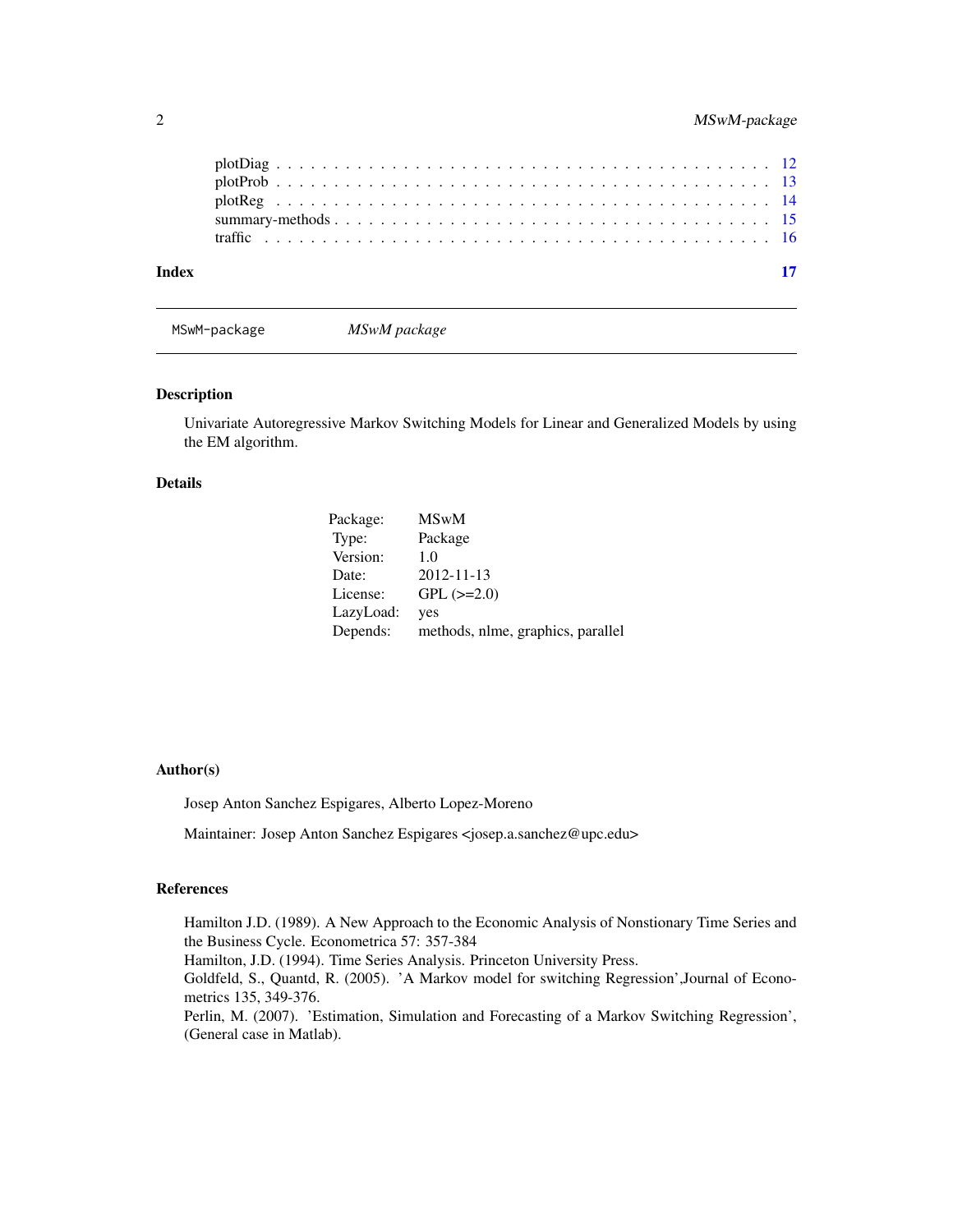### <span id="page-2-0"></span>AIC-methods 3

## See Also

```
Overview: MSwM-package
Classes : MSM.lm, MSM.glm, MSM.fitted
Methods : msmFit,summary,AIC,intervals,msmResid
Plot : plot,plotProb,plotReg,plotDiag
```
AIC-methods *Akaike Information Criterion for Markov Switching models.*

### <span id="page-2-1"></span>Description

Calculates the Akaike information criterion for one Markov Switching model.

### Usage

AIC(object,  $\dots$ ,  $k = 2$ )

### Arguments

| object                  | an object of class "MSM.lm" or "MSM.glm".                                                                      |
|-------------------------|----------------------------------------------------------------------------------------------------------------|
| k                       | an optional numeric value for the penalty per parameter to be used. The default<br>$k=2$ is the classical AIC. |
| $\cdot$ $\cdot$ $\cdot$ | currently not used.                                                                                            |

### Value

Returns a numeric value with the corresponding AIC (or BIC, or ..., depending on k).

### Author(s)

Jose A. Sanchez-Espigares, Alberto Lopez-Moreno

### See Also

Overview: [MSwM-package](#page-1-1) Classes : [MSM.lm](#page-7-1), [MSM.glm](#page-6-1), [MSM.fitted](#page-5-1) Methods : [msmFit](#page-8-1),[summary](#page-14-1),[AIC](#page-2-1),[intervals](#page-4-1),[msmResid](#page-10-1) Plot : [plot](#page-11-1),[plotProb](#page-12-1),[plotReg](#page-13-1),[plotDiag](#page-11-2)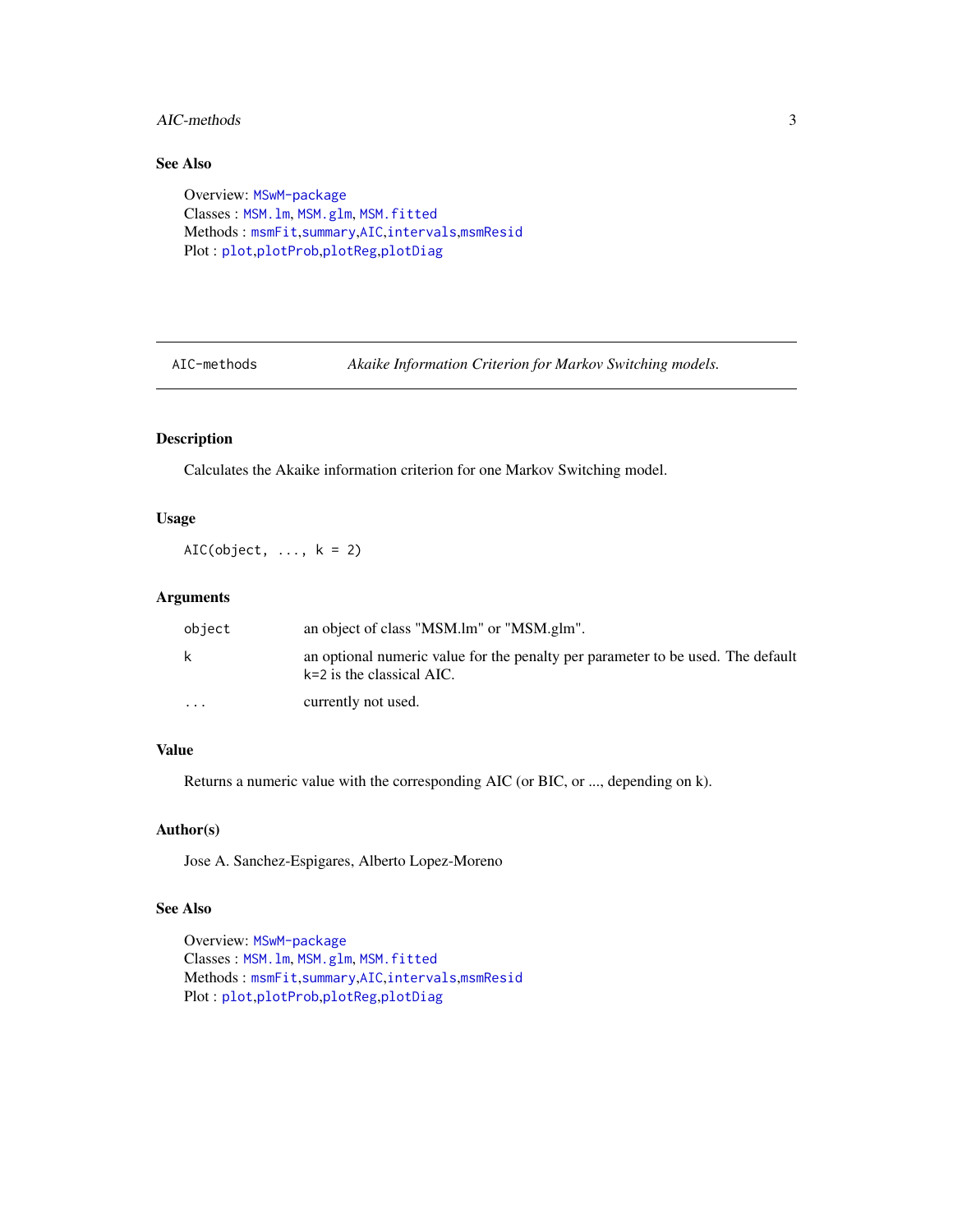<span id="page-3-0"></span>

Price of the energy in Spain with other economic data. Data from January 1, 2002 to October 31, 2008 (daily data, working days: Monday to Friday)

### Usage

data(energy)

### Format

A data frame with 1785 observations on the following 7 variables.

Price Average price of energy (Cent/kwh)

Oil Oil price (Euro/barril)

Gas Gas price (Euro/MWh)

Coal Coal price (Euro/T)

EurDol Exchange rate between Dolar-Euro (USD-Euro)

Ibex35 Ibex 35 index divided by one thousand

Demand Daily demand of energy (GWh)

### Source

The data were obtained from the Spanish Market Operator of Energy (OMEL), the Bank of Spain and the U.S. Energy Information Administrationa

### References

S. Fontdecaba, M. P. Munyoz , J. A. Sanchez (2009). Estimating Markovian Switching Regression Models in R. An application to model energy price in Spain. The R UseR Conference 2009. Rennes, France.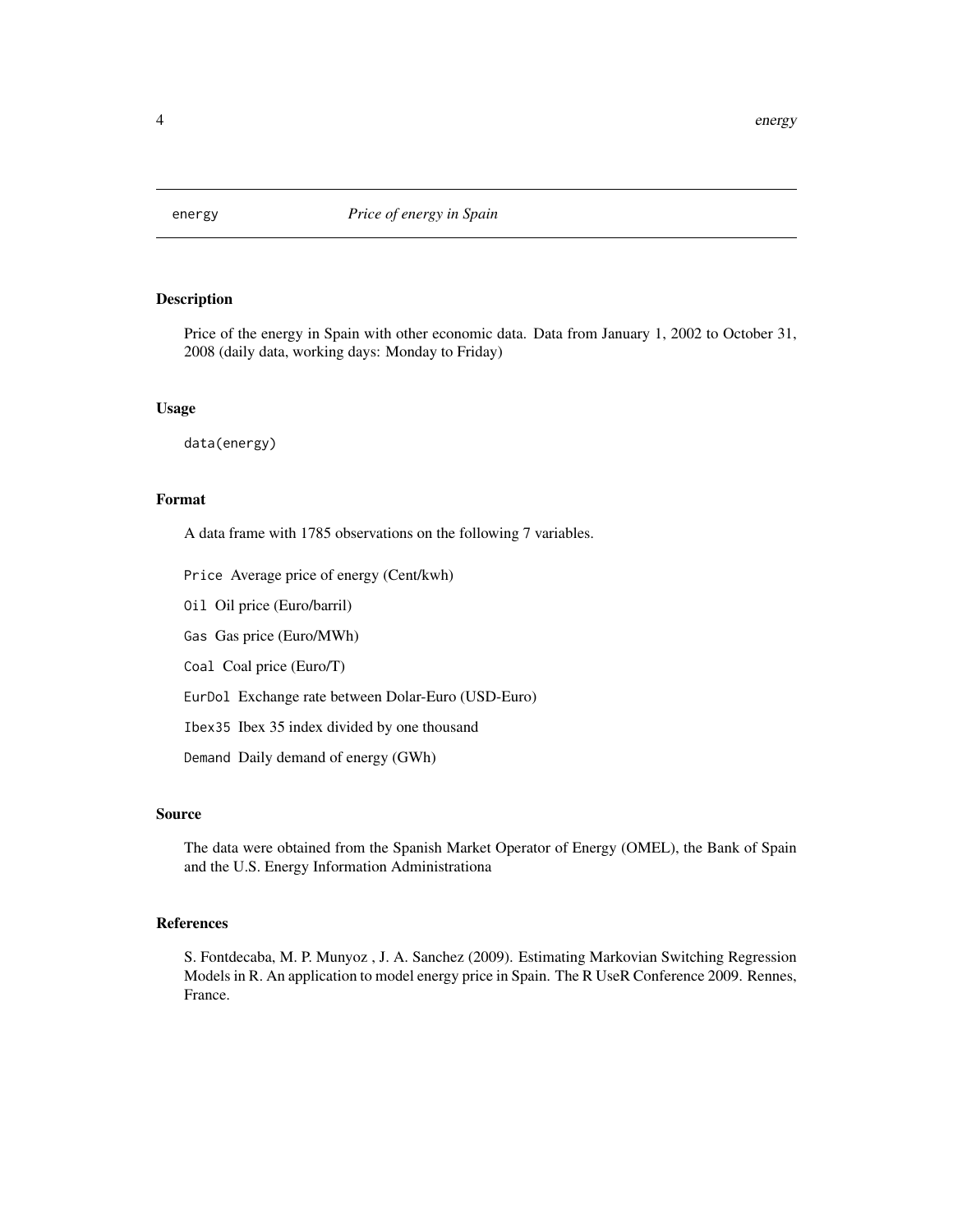<span id="page-4-0"></span>

The example data is a generated data set to show how msmFit can detect the presence of two regimes in a data with autocorrelative periods and other periods that are correlated with the covariate x.

#### Usage

data(example)

### Format

A data frame with 300 observations on the following 2 variables.

- x an uniform distribution with min=0 and max=1.
- y a variable generated through two models. For further information, see the vignette 'example' on this package.

### Examples

```
data(example)
plot(x~y,data=example)
```

```
##See the vignette
#vignette("examples")
```
intervals-methods *Function: Confidence Intervals on Coefficients*

### <span id="page-4-1"></span>Description

Confidence intervals are obtained for the parameters associated with the model represented by the object.

#### Usage

```
intervals(object, level = 0.95, ...)
```
#### Arguments

| object   | a fitted Markov Switching model object from which parameter estimates can be<br>extracted. |
|----------|--------------------------------------------------------------------------------------------|
| level    | an optional numeric value for the interval confidence level. Defaults to 0.95.             |
| $\cdots$ | currently not used.                                                                        |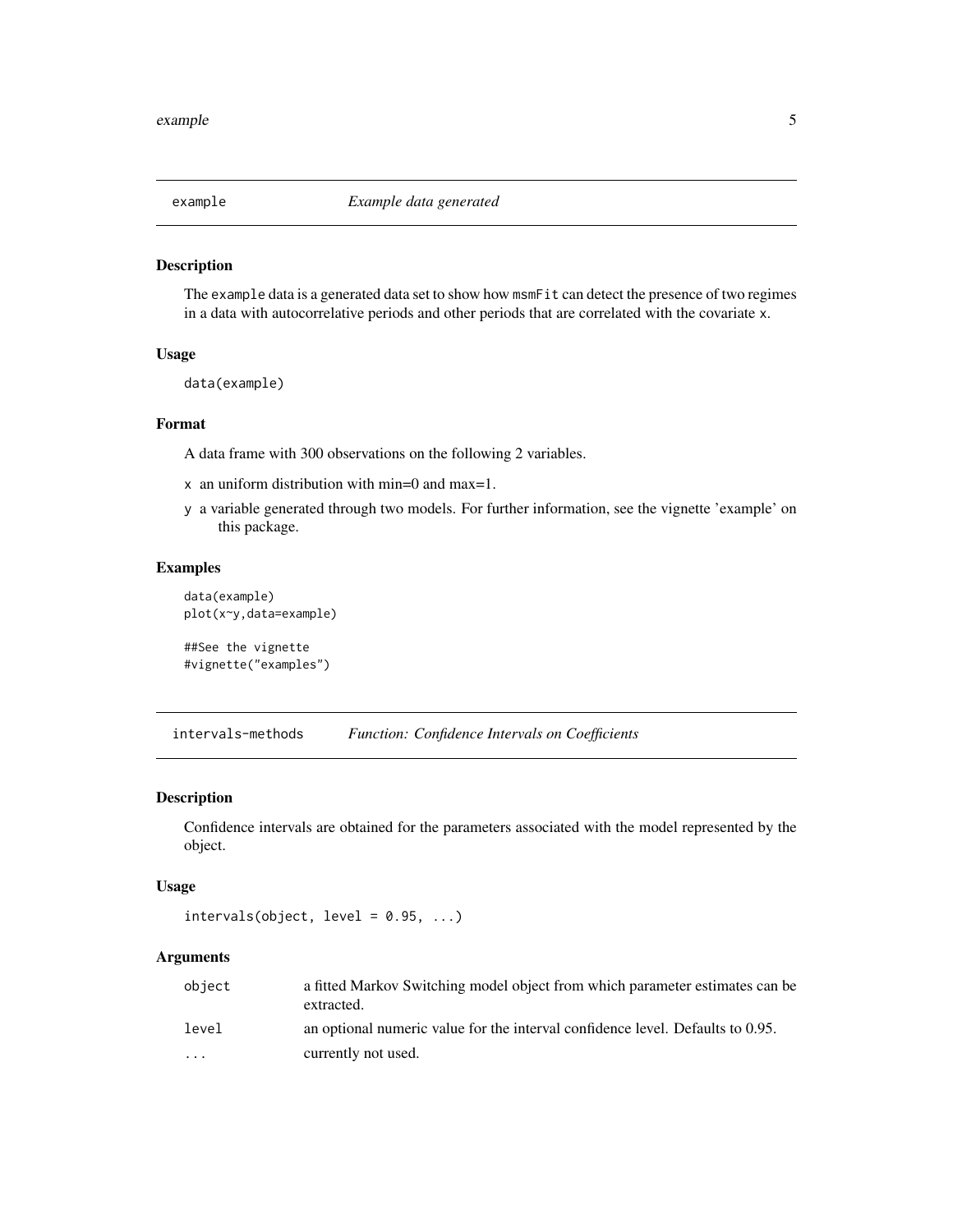<span id="page-5-0"></span>Print the coefficients with their intervals for each regime.

#### Author(s)

Jose A. Sanchez-Espigares, Alberto Lopez-Moreno

#### See Also

```
Overview: MSwM-package
Classes : MSM.lm, MSM.glm, MSM.fitted
Methods : msmFit,summary,AIC,intervals,msmResid
Plot : plot,plotProb,plotReg,plotDiag
```
<span id="page-5-1"></span>MSM.fitted-class *Class "MSM.fitted"*

#### Description

MSM.fitted contains the values of fitting the EM algorithm for Markov Switching Models. It is an internal class and is stored in objects of class MSM.lm and MSM.glm

### Slots

CondMean: Object of class "matrix", contains the conditional means for each state.

error: Object of class "matrix", are the conditional residuals of the model for each state.

Likel: Object of class "matrix", contains de likelihood of the parameters for each state.

margLik: Object of class "matrix", contains the marginal likelihood for each observation.

filtProb: Object of class "matrix", contains the filter probabilities for each state.

smoProb: Object of class "matrix", contains the smoothed probabilities for each state.

smoTransMat: Object of class "list", contains the smoothed transition probabilities in a "matrix" for each observation between all the states.

logLikel: Object of class "numeric", contains the global loglikelihood of the model.

### Methods

[  $signature(x = "MSM. fitted", i = "character", j = "missing", drop = "missing"); extract the$ componentes of the model.

#### Author(s)

Jose A. Sanchez-Espigares, Alberto Lopez-Moreno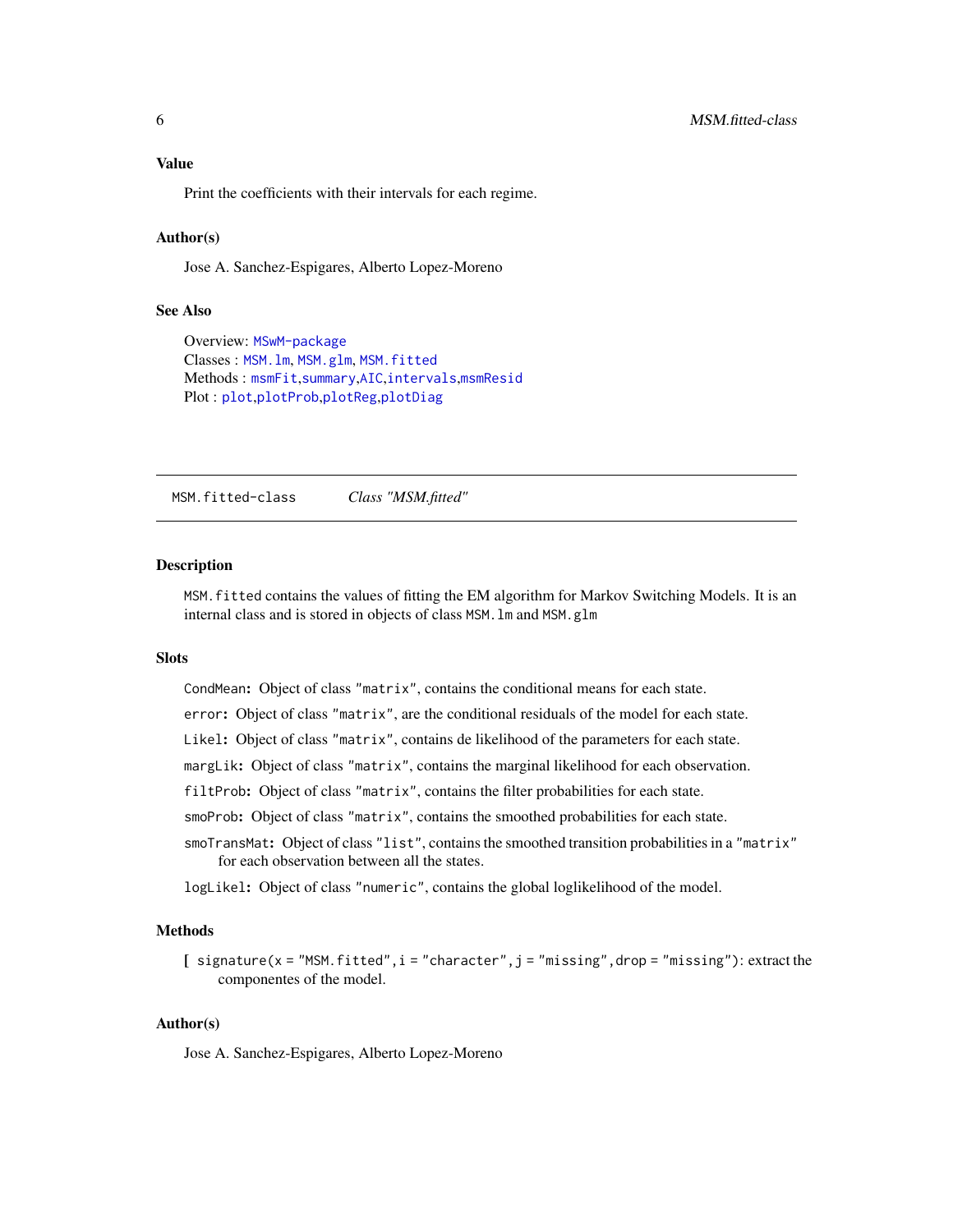### <span id="page-6-0"></span>MSM.glm-class 7

### See Also

Overview: [MSwM-package](#page-1-1) Classes : [MSM.lm](#page-7-1), [MSM.glm](#page-6-1), [MSM.fitted](#page-5-1) Methods : [msmFit](#page-8-1),[summary](#page-14-1),[AIC](#page-2-1),[intervals](#page-4-1),[msmResid](#page-10-1) Plot : [plot](#page-11-1),[plotProb](#page-12-1),[plotReg](#page-13-1),[plotDiag](#page-11-2)

<span id="page-6-1"></span>MSM.glm-class *Class "MSM.glm"*

#### Description

MSM.glm is an object containing Markov Switching model information for general linear models.

#### Objects from the Class

[msmFit](#page-8-1) is an algorithm that builds a MSM.glm when the original model class is glm.

#### **Slots**

family: Object of class "ANY", contains the family of the object glm.

- Likelihood: Object of class "function", is the function that allows calculation of the conditional density of the response.
- model: Object of class "glm", contains the original model glm.
- Coef: Object of class "data.frame", contains the coefficientes of the model MSM where each row indicates the state.
- seCoef: Object of class "data.frame", contains the standard errors of the coefficients.

transMat: Object of class "matrix", contains the transition probabilities of the states.

iniProb: Object of class "numeric", contains initial values of the parameters.

call: Object of class "call", contains the object call which msmFit has been executed.

k: Object of class "numeric", the numbers of states that the model has.

switch: Object of class "logical", contains which coefficients have switching.

Fit: Object of class "MSM. fitted", contains the values obtained for fitting an MSM model with EM algorithm.

## Extends

Class ["MSM.linear"](#page-0-0), directly. Class ["MSM"](#page-0-0), by class "MSM.linear", distance 2.

#### Methods

[  $signature(x = "MSM.glm", i = "character", j = "missing", drop = "missing": extract the$ componentes of the model.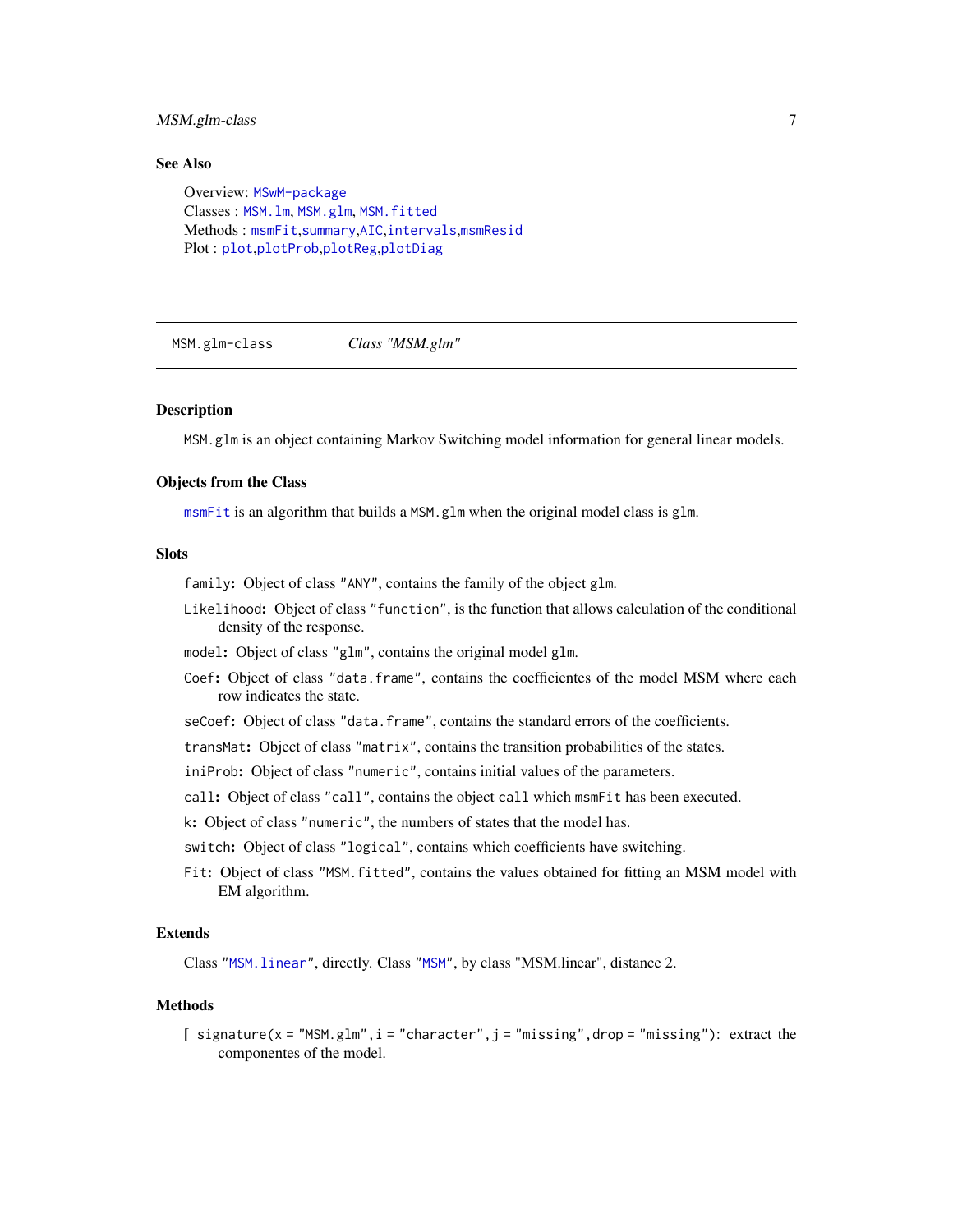#### <span id="page-7-0"></span>Author(s)

Jose A. Sanchez-Espigares, Alberto Lopez-Moreno

#### See Also

Overview: [MSwM-package](#page-1-1) Classes : [MSM.lm](#page-7-1), [MSM.glm](#page-6-1), [MSM.fitted](#page-5-1) Methods : [msmFit](#page-8-1),[summary](#page-14-1),[AIC](#page-2-1),[intervals](#page-4-1),[msmResid](#page-10-1) Plot : [plot](#page-11-1),[plotProb](#page-12-1),[plotReg](#page-13-1),[plotDiag](#page-11-2)

<span id="page-7-1"></span>MSM.lm-class *Class "MSM.lm"*

#### Description

MSM.lm is an object containing Markov Switching model information for linear models.

### Objects from the Class

[msmFit](#page-8-1) is an algorithm that builds a MSM.lm when the original model class is lm.

#### **Slots**

- std: Object of class "numeric", contains the standard deviation for each state.
- model: Object of class "glm", contains the original model glm
- Coef: Object of class "data.frame", contains the coefficientes of the model MSM, where each row indicates the state.
- seCoef: Object of class "data.frame", contains the standard errors of the coefficients.
- transMat: Object of class "matrix", contains the transition probabilities of the states.
- iniProb: Object of class "numeric", contains initial values of the parameters.
- call: Object of class "call", contains the object call which msmFit has been executed.
- k: Object of class "numeric", the numbers of states that the model has.

switch: Object of class "logical", contains which coefficients have switching.

Fit: Object of class "MSM.fitted", contains the values obtained for fitting a MSM model with EM algorithm.

#### Extends

Class ["MSM.linear"](#page-0-0), directly. Class ["MSM"](#page-0-0), by class "MSM.linear", distance 2.

#### Methods

 $[$  signature(x = "MSM.lm",  $i$  = "character",  $j$  = "missing", drop = "missing"): extract the componentes of the model.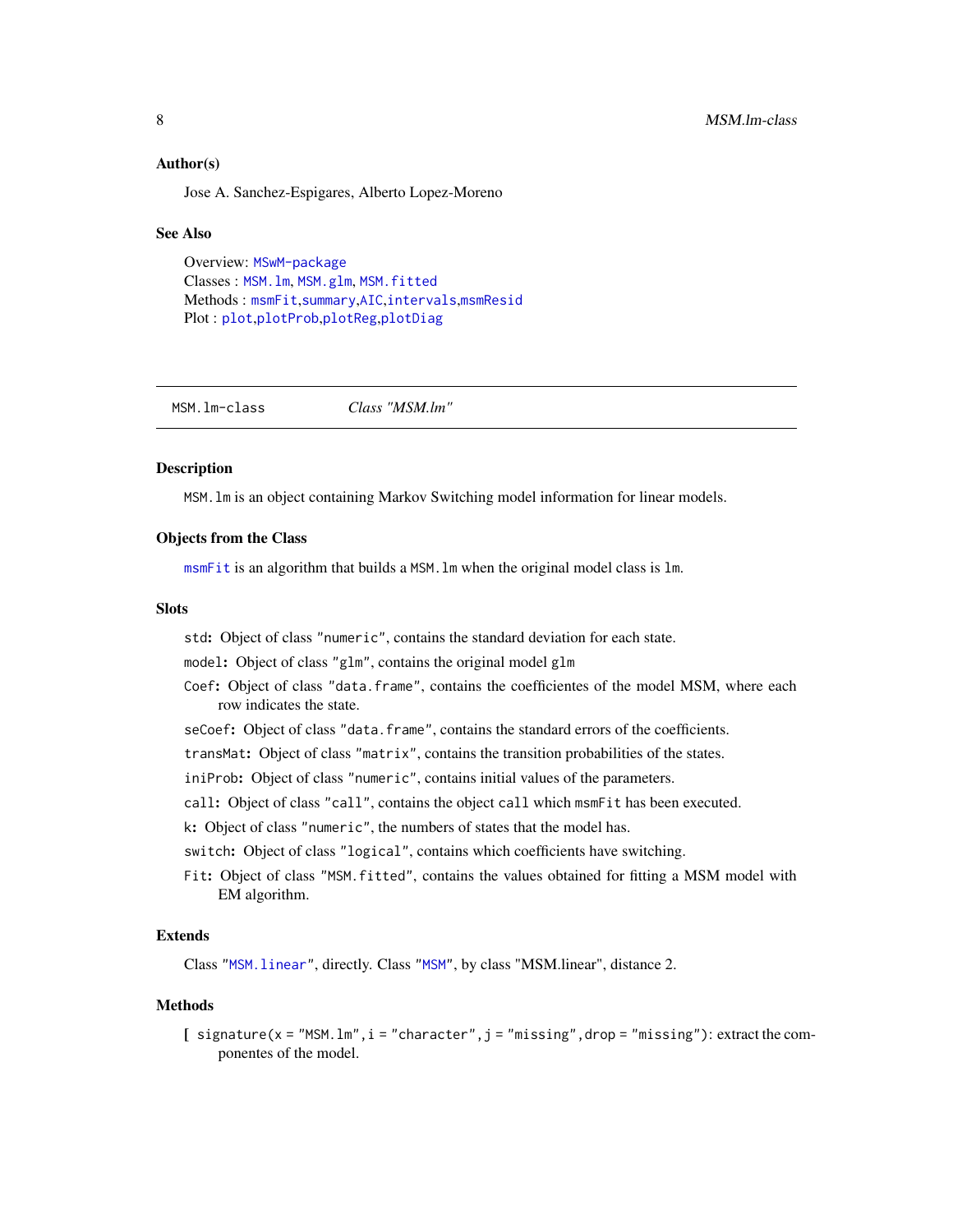#### <span id="page-8-0"></span>msmFit 9

### Author(s)

Jose A. Sanchez-Espigares, Alberto Lopez-Moreno

### See Also

Overview: [MSwM-package](#page-1-1) Classes : [MSM.lm](#page-7-1), [MSM.glm](#page-6-1), [MSM.fitted](#page-5-1) Methods : [msmFit](#page-8-1),[summary](#page-14-1),[AIC](#page-2-1),[intervals](#page-4-1),[msmResid](#page-10-1) Plot : [plot](#page-11-1),[plotProb](#page-12-1),[plotReg](#page-13-1),[plotDiag](#page-11-2)

<span id="page-8-1"></span>msmFit *Fitting Markov Switching Models*

### Description

msmFit is an implementation for modeling Markov Switching Models using the EM algorithm

#### Usage

msmFit(object, k, sw, p, data, family, control)

### Arguments

| object  | an object of class "lm" or "glm", or "formula" with a symbolic description of the<br>model to be fitted.                                                                                                                                                                           |
|---------|------------------------------------------------------------------------------------------------------------------------------------------------------------------------------------------------------------------------------------------------------------------------------------|
| k       | numeric, the estimated number of regimes that the model has.                                                                                                                                                                                                                       |
| SW      | a logical vector indicatig which coefficients have switching.                                                                                                                                                                                                                      |
| р       | integer, the number of AR coefficients that the MS model has to have. The<br>default value is zero. If p is higher than zero, the last values of sw have to<br>contain the AR coefficients which have switching.                                                                   |
| data    | an optional data frame, list or environment (or object coercible by as data frame<br>to a data frame) containing the variables in the model. If not found in data, the<br>variables are taken from environment (formula), typically the environment from<br>which "glm" is called. |
| family  | a character value indicating what family belongs to the model. It is only required<br>when the object is a "General linear formula".                                                                                                                                               |
| control | a list of control parameters. See "Details".                                                                                                                                                                                                                                       |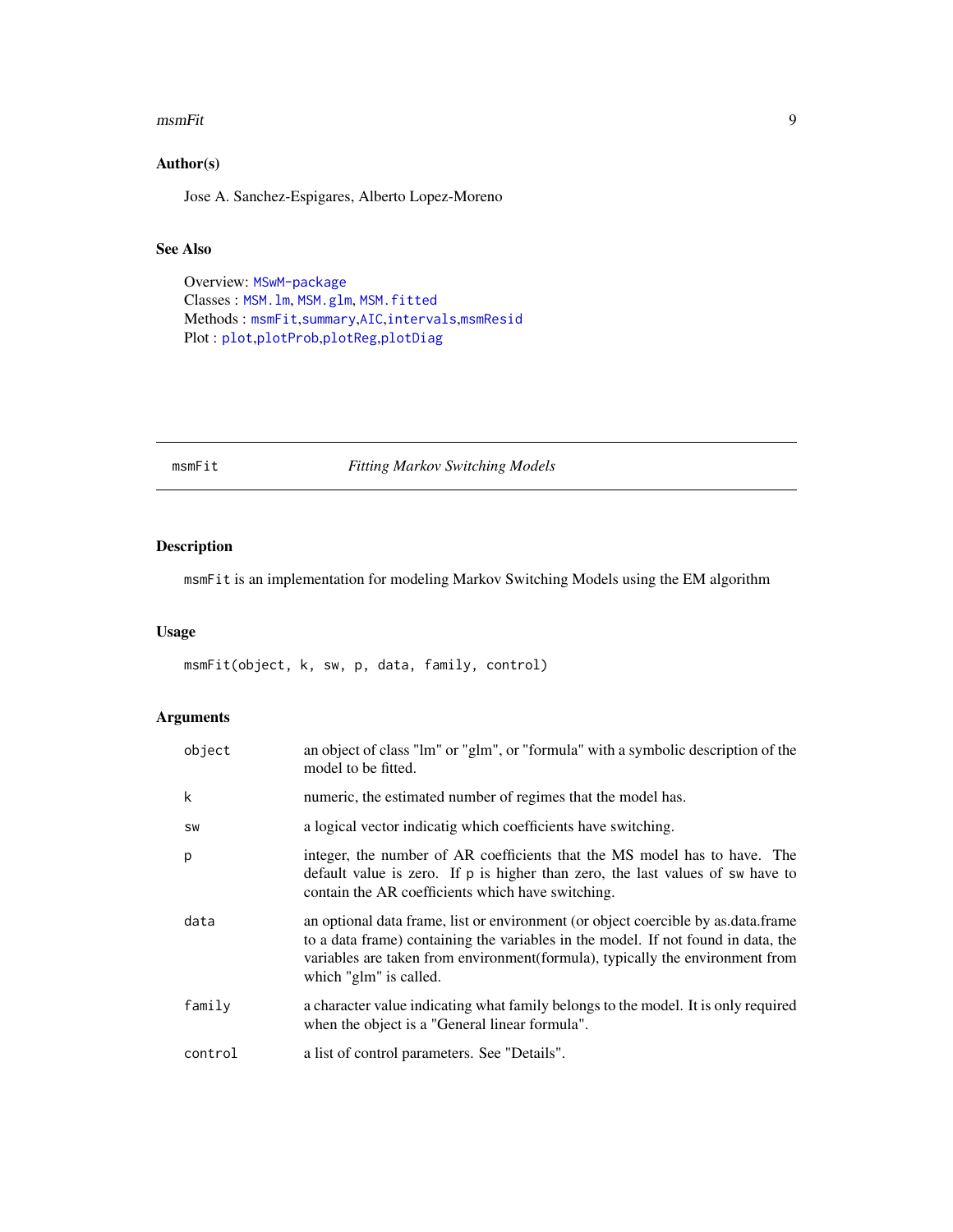### <span id="page-9-0"></span>Details

The control argument is a list that can supply any of the following components:

-trace: A logical value. If it is TRUE, tracing information on the progress of the optimization is produced.

-maxiter: The maximum number of iterations in the EM method. Default is 100.

-tol: Tolerance. The algorithm stops if it is unable to reduce the value by a factor of tol at a step. Default is 1e-8.

-maxiterOuter: The number of short runs of the EM method to stablish the initial values. Default is 5

-maxiterInner: The number of iterations in the EM method in each short run to stablish the initial values. Default is 10

-parallelization: A logical value. Whether the process is done by using parallelization or not. Default is TRUE.

### Value

msm.fit returns an object of class [MSM.lm](#page-7-1) or [MSM.glm](#page-6-1), depending on the input model.

#### Author(s)

Jose A. Sanchez-Espigares, Alberto Lopez-Moreno

### References

Hamilton J.D. (1989). A New Approach to the Economic Analysis of Nonstionary Time Series and the Business Cycle. Econometrica 57: 357-384 Hamilton, J.D. (1994). Time Series Analysis. Princeton University Press. Goldfeld, S., Quantd, R. (2005). 'A Markov model for switching Regression',Journal of Econometrics 135, 349-376. Perlin, M. (2007). 'Estimation, Simulation and Forecasting of a Markov Switching Regression', (General case in Matlab).

#### See Also

Overview: [MSwM-package](#page-1-1) Classes : [MSM.lm](#page-7-1), [MSM.glm](#page-6-1), [MSM.fitted](#page-5-1) Methods : [msmFit](#page-8-1),[summary](#page-14-1),[AIC](#page-2-1),[intervals](#page-4-1),[msmResid](#page-10-1) Plot : [plot](#page-11-1),[plotProb](#page-12-1),[plotReg](#page-13-1),[plotDiag](#page-11-2)

#### Examples

```
## Not run
## data(energy)
## model=lm(Price~Oil+Gas+Coal+EurDol+Ibex35+Demand,energy)
## mod=msmFit(model,k=2,sw=rep(TRUE,8))
```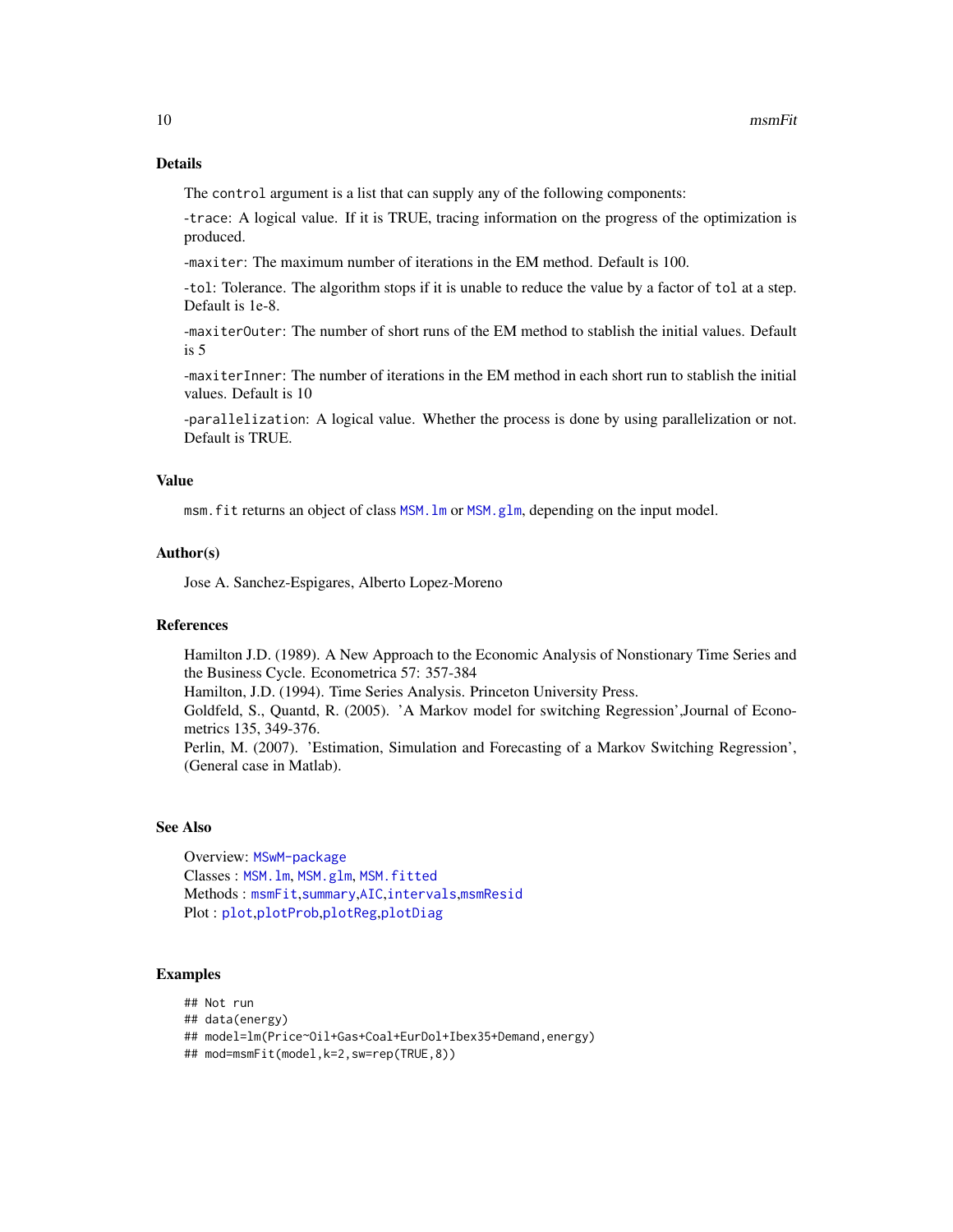#### <span id="page-10-0"></span>msmResid 11

## summary(mod) ## End(Not run)

#### <span id="page-10-1"></span>msmResid *Extract Markov Switching Model Residuals*

### Description

msmResid is a function which extracts model residuals from objects returned by Markov Switching modeling functions.

### Usage

```
msmResid(object, regime)
```
### Arguments

| object | an object of class "MSM.lm" or "MSM.glm".                                        |
|--------|----------------------------------------------------------------------------------|
| regime | a number or a vector indicating which regimes are selected to get its residuals. |
|        | If is missing, the function calculates the conditional residuals of the model.   |

#### Value

A numeric vector with the pooled residuals or a matrix, when more than one regime is indicated, containing the residuals for each observation. When the attributed object is a glm, it returns the Pearson residuals.

### Author(s)

Jose A. Sanchez-Espigares, Alberto Lopez-Moreno

### See Also

Overview: [MSwM-package](#page-1-1) Classes : [MSM.lm](#page-7-1), [MSM.glm](#page-6-1), [MSM.fitted](#page-5-1) Methods : [msmFit](#page-8-1),[summary](#page-14-1),[AIC](#page-2-1),[intervals](#page-4-1),[msmResid](#page-10-1) Plot : [plot](#page-11-1),[plotProb](#page-12-1),[plotReg](#page-13-1),[plotDiag](#page-11-2)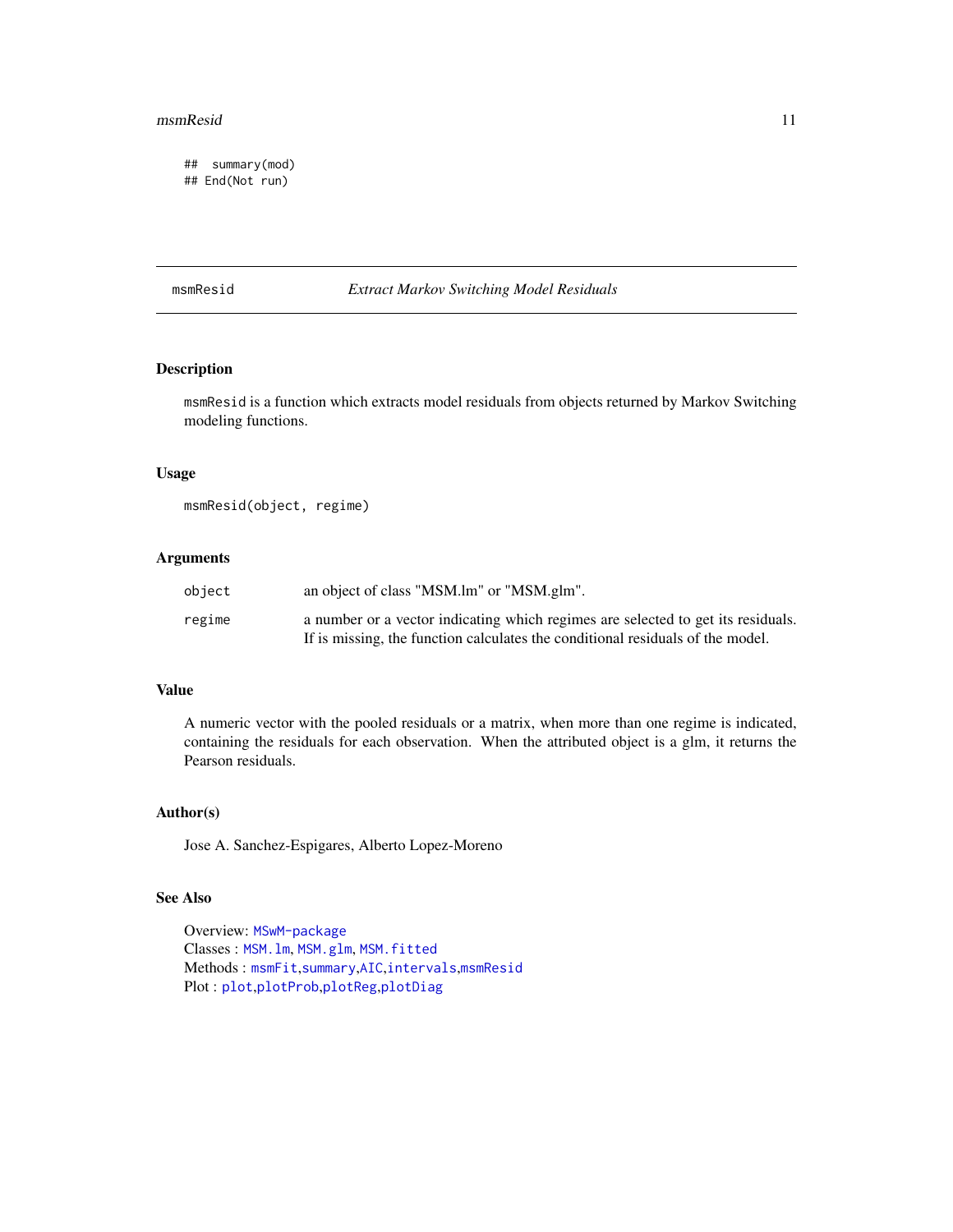<span id="page-11-1"></span><span id="page-11-0"></span>

Plot that shows the rediduals for each regime with the conditional residuals.

### Usage

 $plot(x, y, ...)$ 

### Arguments

| X. | an object of class "MSM.lm" or "MSM.glm". |
|----|-------------------------------------------|
|    | currently not used.                       |
| .  | currently not used.                       |

### Author(s)

Jose A. Sanchez-Espigares, Alberto Lopez-Moreno

### See Also

Overview: [MSwM-package](#page-1-1) Classes : [MSM.lm](#page-7-1), [MSM.glm](#page-6-1), [MSM.fitted](#page-5-1) Methods : [msmFit](#page-8-1),[summary](#page-14-1),[AIC](#page-2-1),[intervals](#page-4-1),[msmResid](#page-10-1) Plot : [plot](#page-11-1),[plotProb](#page-12-1),[plotReg](#page-13-1),[plotDiag](#page-11-2)

<span id="page-11-2"></span>

plotDiag *Plot Diagnostics for an msm Object*

### Description

Creates several plots for the residual analysis. It shows a plot of residuals against fitted values, a Normal Q-Q plot, ACF/PACF of residuals and ACF/PACF of square residuals. Depending on the selection, it shows the pooled residuals or the residuals for each regime.

#### Usage

plotDiag(x, regime, which)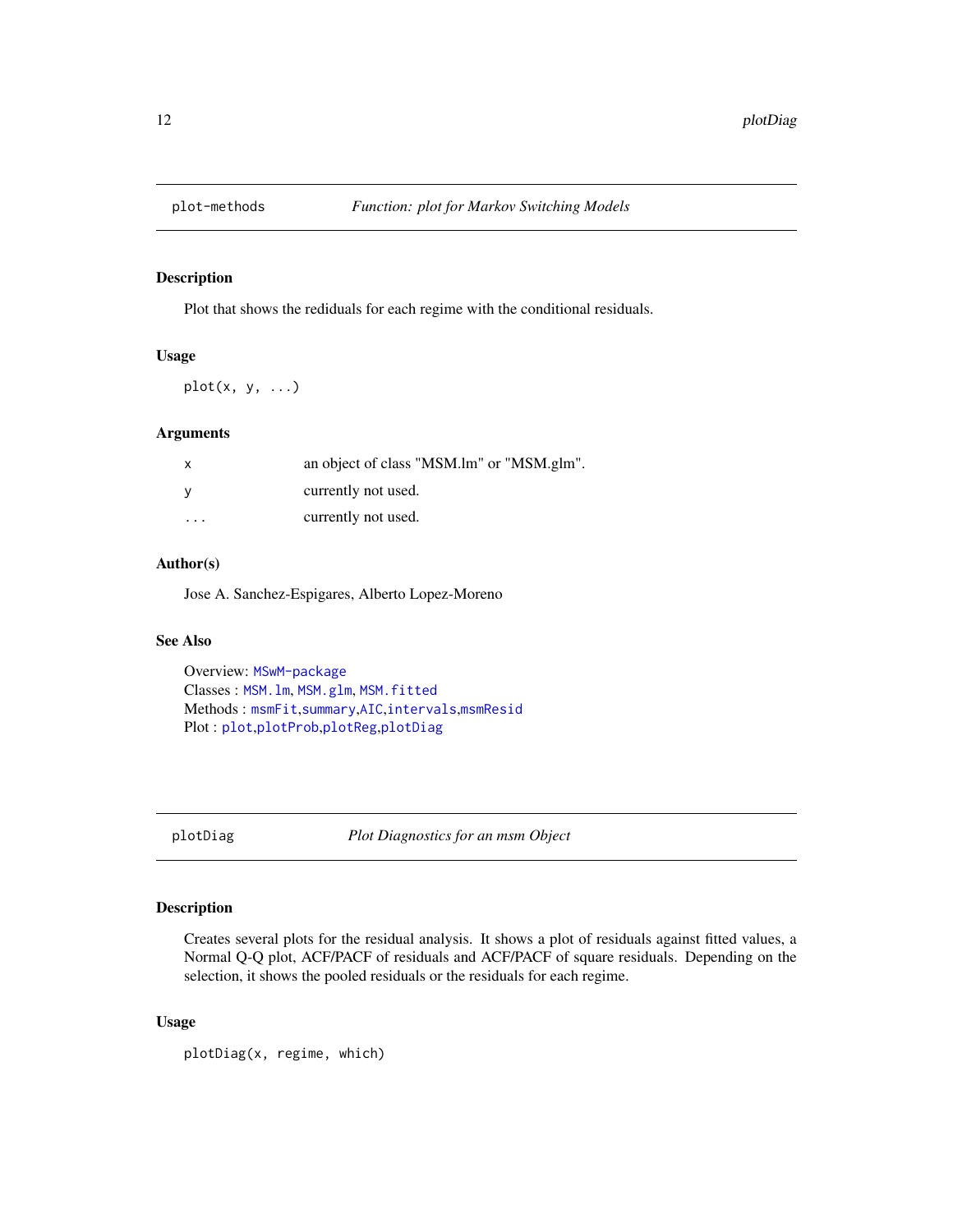#### <span id="page-12-0"></span>plotProb the contract of the contract of the contract of the contract of the contract of the contract of the contract of the contract of the contract of the contract of the contract of the contract of the contract of the c

#### **Arguments**

| X      | an object of class "MSM.lm" or "MSM.glm".                                                                                                       |
|--------|-------------------------------------------------------------------------------------------------------------------------------------------------|
| regime | a single numeric value or vector indicating the regimes to show its residuals. In<br>order to show all the regimes, it could be written all.    |
| which  | if a subset of the plots is required, specify a subset of the numbers 1:3. The<br>default value is $c(1:3)$ . See details for more information. |

### Details

The argument which has three values:

- 1: represents the plot of residuals against fitted values.
- 2: represents the Normal Q-Q plot.
- 3: represents the ACF/PACF of residuals and ACF/PACF of square residuals.

### Author(s)

Jose A. Sanchez-Espigares, Alberto Lopez-Moreno

#### See Also

Overview: [MSwM-package](#page-1-1) Classes : [MSM.lm](#page-7-1), [MSM.glm](#page-6-1), [MSM.fitted](#page-5-1) Methods : [msmFit](#page-8-1),[summary](#page-14-1),[AIC](#page-2-1),[intervals](#page-4-1),[msmResid](#page-10-1) Plot : [plot](#page-11-1),[plotProb](#page-12-1),[plotReg](#page-13-1),[plotDiag](#page-11-2)

<span id="page-12-1"></span>plotProb *Plot of filtered and smoothed probabilities with regimes specifications.*

### Description

Creates one plot (or more, depending on the number of states) that contains, for each regime, its smoothed and filtered probabilities. Finally, it shows a plot for each regime with the response variable versus the smoothed probabilities, showing the periods where the variable is in that regime.

#### Usage

plotProb(x, which)

#### Arguments

|       | an object of class "MSM.lm" or "MSM.glm".                                           |
|-------|-------------------------------------------------------------------------------------|
| which | if a subset of the plots is required, specify a subset of the numbers 1: (number of |
|       | regimes $+1$ ). See details for more information.                                   |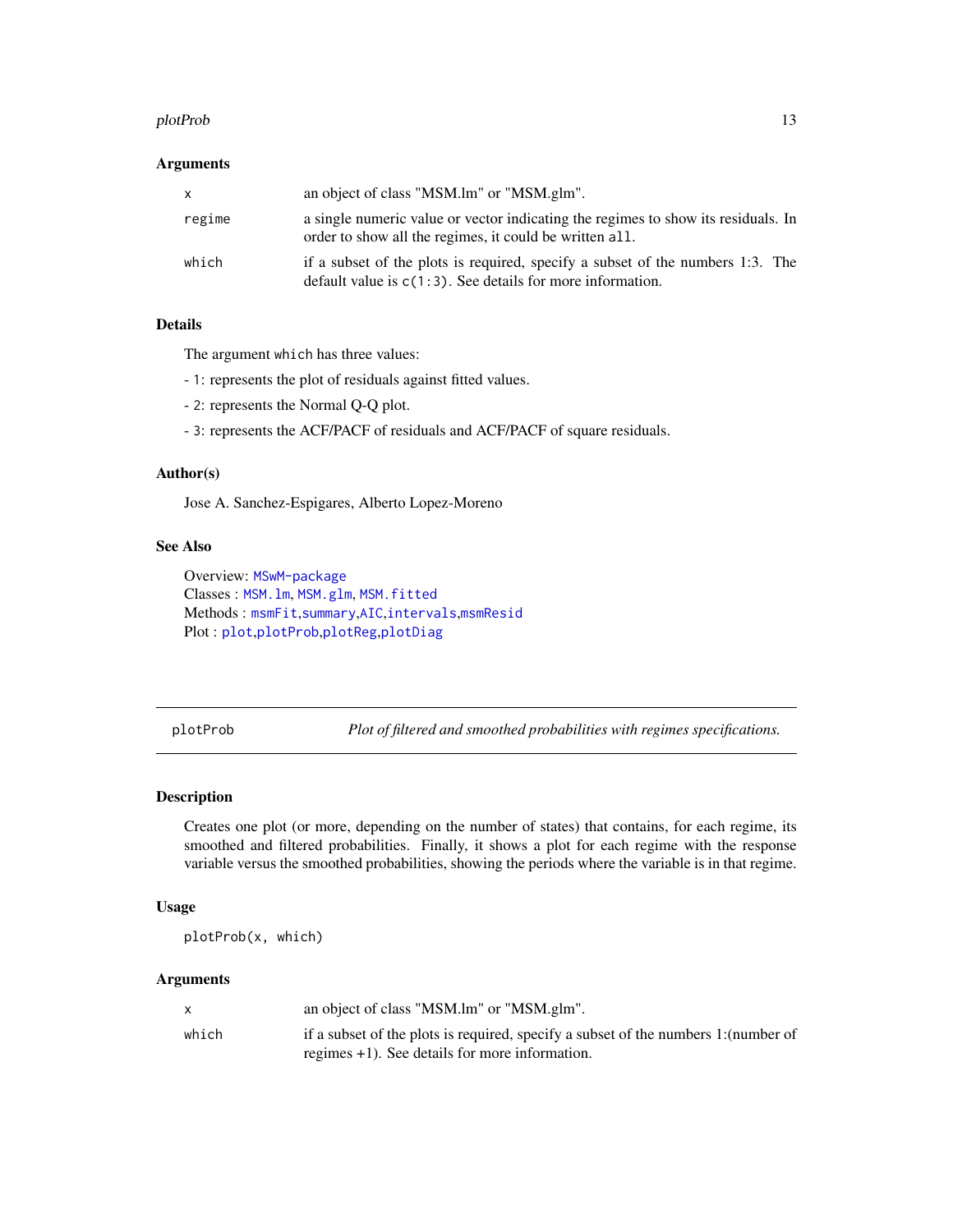### <span id="page-13-0"></span>Details

The argument which has options:

-1: represents the plots that contains, for each regime, its smoothed and filtered probabilities..

-2:(number of regimes +1): represents plot of the regime minus one with the response variable against the smoothed probabilities.

### Author(s)

Jose A. Sanchez-Espigares, Alberto Lopez-Moreno

### See Also

Overview: [MSwM-package](#page-1-1) Classes : [MSM.lm](#page-7-1), [MSM.glm](#page-6-1), [MSM.fitted](#page-5-1) Methods : [msmFit](#page-8-1),[summary](#page-14-1),[AIC](#page-2-1),[intervals](#page-4-1),[msmResid](#page-10-1) Plot : [plot](#page-11-1),[plotProb](#page-12-1),[plotReg](#page-13-1),[plotDiag](#page-11-2)

<span id="page-13-1"></span>plotReg *Comparative plots of response and explanatory variables with regime specifications.*

### Description

Creates a plot with the response and the explanatory variables with the smoothed probabilities of a specific regime.

#### Usage

plotReg(x, expl, regime = 1)

#### Arguments

| $\mathsf{x}$ | an object of class "MSM.lm" or "MSM.glm".                                                                                           |
|--------------|-------------------------------------------------------------------------------------------------------------------------------------|
| expl         | a character vector containing the names of the covariates of the model to show.<br>If it is missing, all the variables are plotted. |
| regime       | a numeric value indicating which regime has to be shown. By defect the value<br>is $1$ .                                            |

### Author(s)

Jose A. Sanchez-Espigares, Alberto Lopez-Moreno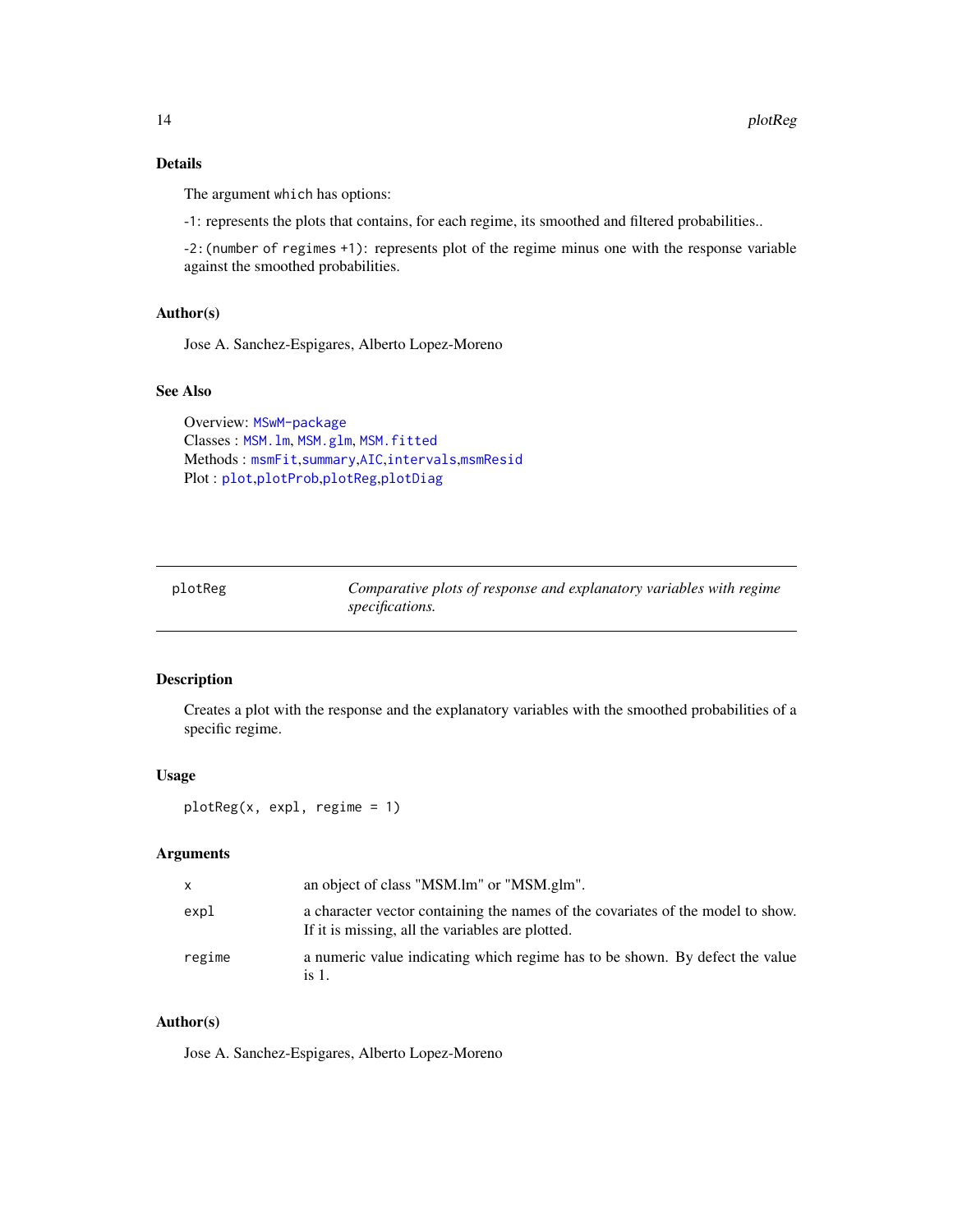<span id="page-14-0"></span>summary-methods 15

### See Also

Overview: [MSwM-package](#page-1-1) Classes : [MSM.lm](#page-7-1), [MSM.glm](#page-6-1), [MSM.fitted](#page-5-1) Methods : [msmFit](#page-8-1),[summary](#page-14-1),[AIC](#page-2-1),[intervals](#page-4-1),[msmResid](#page-10-1) Plot : [plot](#page-11-1),[plotProb](#page-12-1),[plotReg](#page-13-1),[plotDiag](#page-11-2)

summary-methods *Function: Summary for Markov Switching Models*

### <span id="page-14-1"></span>Description

summary produces results summaries of the results of fitting Markov Switching Models.

### Usage

```
## S4 method for signature 'MSM.lm'
summary(object)
## S4 method for signature 'MSM.glm'
summary(object)
```
### Arguments

object an object of class "MSM.lm" or "MSM.glm".

#### Author(s)

Jose A. Sanchez-Espigares, Alberto Lopez-Moreno

### See Also

Overview: [MSwM-package](#page-1-1) Classes : [MSM.lm](#page-7-1), [MSM.glm](#page-6-1), [MSM.fitted](#page-5-1) Methods : [msmFit](#page-8-1),[summary](#page-14-1),[AIC](#page-2-1),[intervals](#page-4-1),[msmResid](#page-10-1) Plot : [plot](#page-11-1),[plotProb](#page-12-1),[plotReg](#page-13-1),[plotDiag](#page-11-2)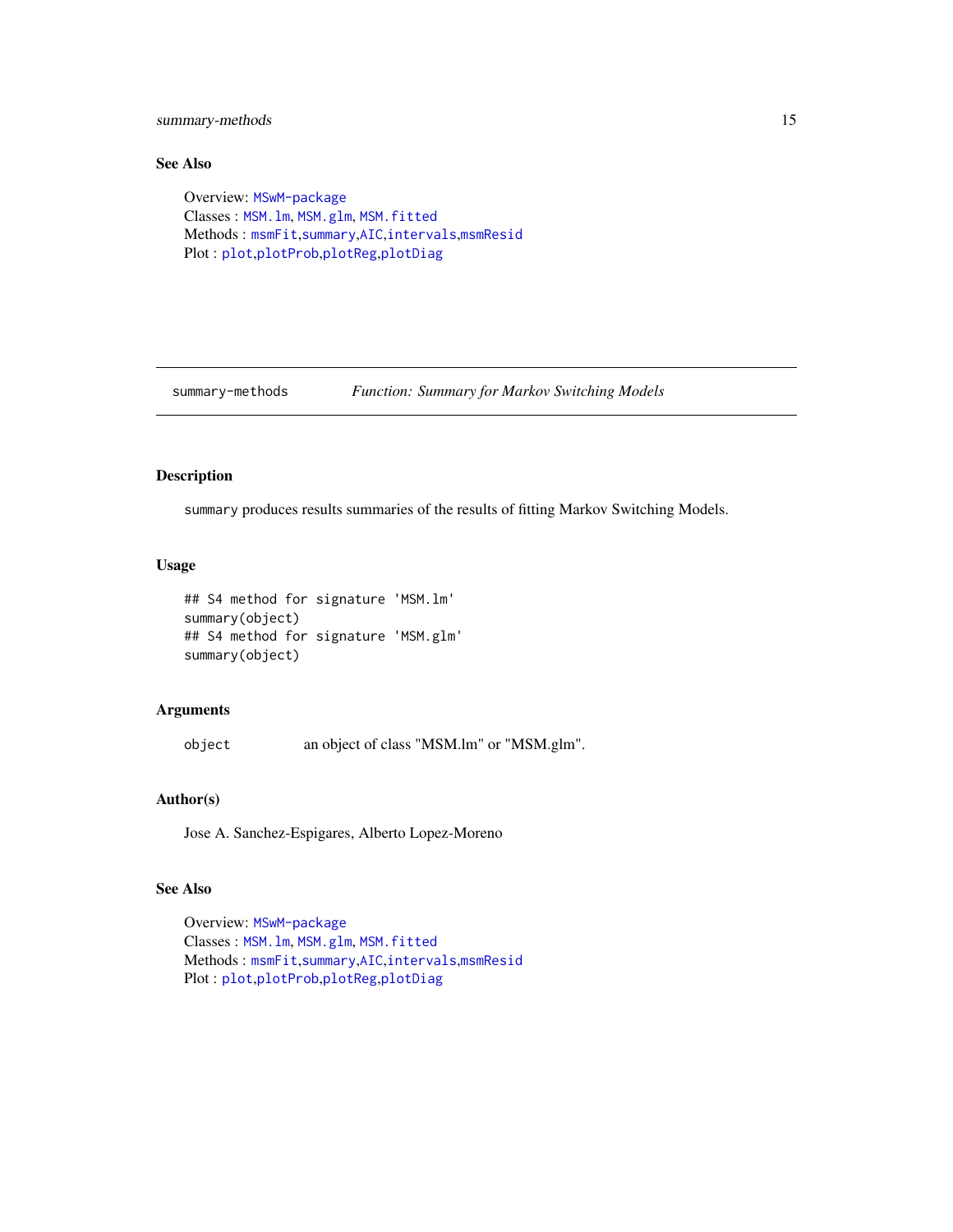<span id="page-15-0"></span>The traffic data contains the daily number of deaths in traffic accidents in Spain during the year 2010, the average daily temperature and the daily sum of precipitations.

#### Usage

data(traffic)

### Format

A data frame with 210 observations on the following 2 variables.

Date The date of each observation in format DD/MM/YYYY.

NDead The number of daily traffic deaths.

Temp The daily mean temperature in Spain (Celsius).

Prec The daily mean precipitation in Spain (l/m2).

#### Source

The data were obtained from the General Directorate of Traffic (Direccion General de Trafico) and the State Meteorological Agency of Spain (Agencia Estatal de Meterorologia de Espanya).

### Examples

```
data=data(traffic)
ts.plot(traffic$NDead)
```
##See the vignette #vignette("examples")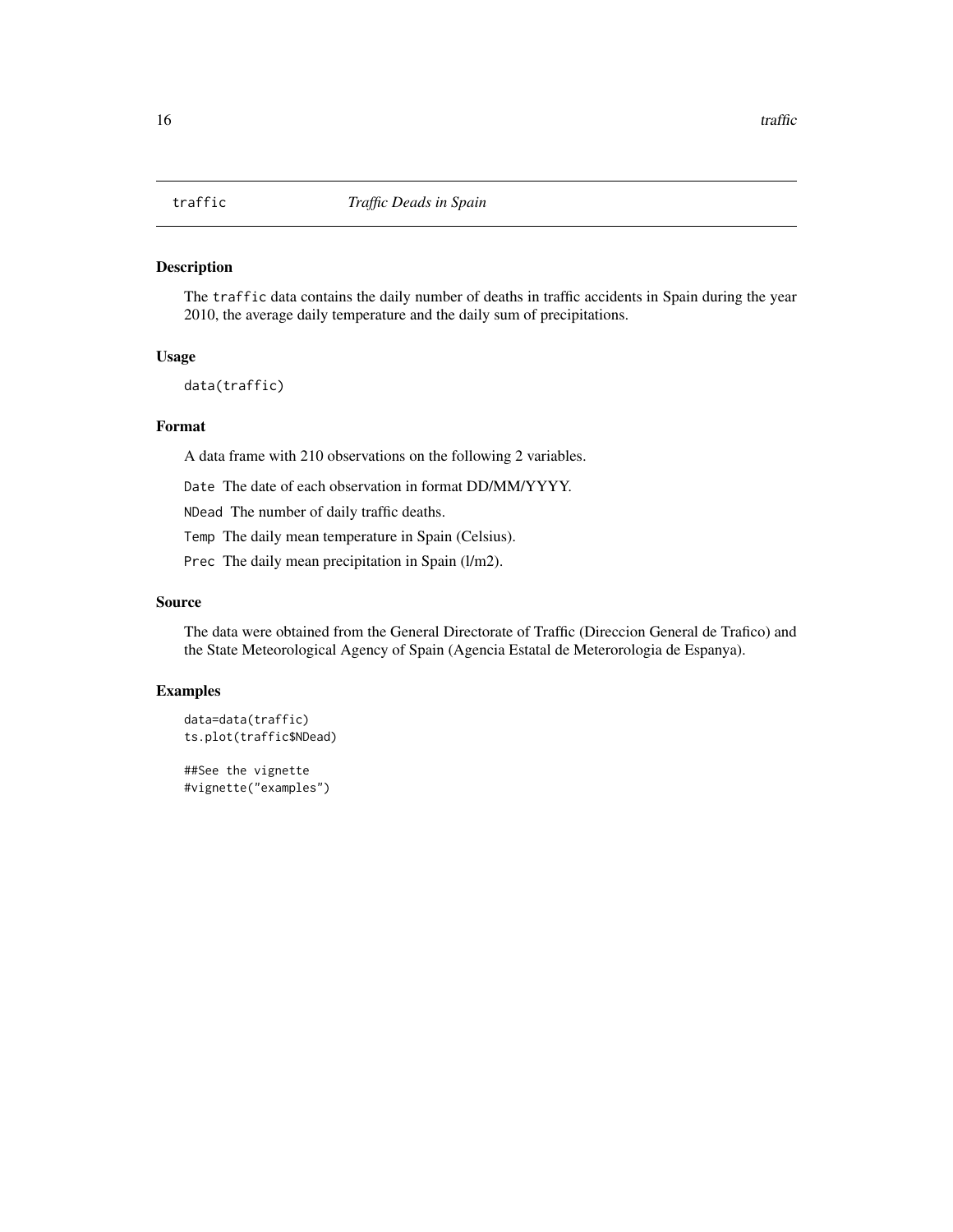# <span id="page-16-0"></span>**Index**

∗ datasets energy, [4](#page-3-0) example, [5](#page-4-0) traffic, [16](#page-15-0) ∗ methods plot-methods, [12](#page-11-0) summary-methods, [15](#page-14-0) ∗ package MSwM-package, [2](#page-1-0) [, MSM.fitted, character, missing, missing-method *(*MSM.fitted-class*)*, [6](#page-5-0) [, MSM.glm, character, missing, missing-method *(*MSM.glm-class*)*, [7](#page-6-0) [, MSM.  $lm$ , character, missing, missing-method *(*MSM.lm-class*)*, [8](#page-7-0)

AIC, *[3](#page-2-0)*, *[6](#page-5-0)[–15](#page-14-0)*

AIC *(*AIC-methods*)*, [3](#page-2-0) AIC,MSM.glm-method *(*AIC-methods*)*, [3](#page-2-0) AIC,MSM.lm-method *(*AIC-methods*)*, [3](#page-2-0) AIC-methods, [3](#page-2-0) AIC.MSM.glm *(*AIC-methods*)*, [3](#page-2-0) AIC.MSM.lm *(*AIC-methods*)*, [3](#page-2-0)

energy, [4](#page-3-0) example, [5](#page-4-0)

intervals, *[3](#page-2-0)*, *[6](#page-5-0)[–15](#page-14-0)* intervals *(*intervals-methods*)*, [5](#page-4-0) intervals,MSM.glm-method *(*intervals-methods*)*, [5](#page-4-0) intervals,MSM.lm-method *(*intervals-methods*)*, [5](#page-4-0) intervals-methods, [5](#page-4-0) intervals.MSM.glm *(*intervals-methods*)*, [5](#page-4-0) intervals.MSM.lm *(*intervals-methods*)*, [5](#page-4-0)

MSM, *[7,](#page-6-0) [8](#page-7-0)* MSM.fitted, *[3](#page-2-0)*, *[6](#page-5-0)[–15](#page-14-0)* MSM.fitted-class, [6](#page-5-0) MSM.glm, *[3](#page-2-0)*, *[6](#page-5-0)[–15](#page-14-0)* MSM.glm-class, [7](#page-6-0) MSM.linear, *[7,](#page-6-0) [8](#page-7-0)* MSM.lm, *[3](#page-2-0)*, *[6](#page-5-0)[–15](#page-14-0)* MSM.lm-class, [8](#page-7-0) msmFit, *[3](#page-2-0)*, *[6](#page-5-0)[–9](#page-8-0)*, [9,](#page-8-0) *[10](#page-9-0)[–15](#page-14-0)* msmFit,formula,numeric,logical,ANY,data.frame,ANY-method *(*msmFit*)*, [9](#page-8-0) msmFit,glm,numeric,logical,ANY,missing,ANY-method *(*msmFit*)*, [9](#page-8-0) msmFit,lm,numeric,logical,ANY,missing,missing-method *(*msmFit*)*, [9](#page-8-0) msmFit-methods *(*msmFit*)*, [9](#page-8-0) msmResid, *[3](#page-2-0)*, *[6](#page-5-0)[–11](#page-10-0)*, [11,](#page-10-0) *[12](#page-11-0)[–15](#page-14-0)* msmResid,MSM.glm,ANY-method *(*msmResid*)*, [11](#page-10-0) msmResid,MSM.glm,missing-method *(*msmResid*)*, [11](#page-10-0) msmResid,MSM.lm,ANY-method *(*msmResid*)*, [11](#page-10-0) msmResid,MSM.lm,missing-method *(*msmResid*)*, [11](#page-10-0) msmResid-methods *(*msmResid*)*, [11](#page-10-0) MSwM *(*MSwM-package*)*, [2](#page-1-0) MSwM-package, [2](#page-1-0)

plot, *[3](#page-2-0)*, *[6](#page-5-0)[–15](#page-14-0)* plot *(*plot-methods*)*, [12](#page-11-0) plot,MSM.linear,missing-method *(*plot-methods*)*, [12](#page-11-0) plot-methods, [12](#page-11-0) plotDiag, *[3](#page-2-0)*, *[6](#page-5-0)[–12](#page-11-0)*, [12,](#page-11-0) *[13](#page-12-0)[–15](#page-14-0)* plotDiag,MSM.linear,ANY-method *(*plotDiag*)*, [12](#page-11-0) plotDiag,MSM.linear,missing,ANY-method *(*plotDiag*)*, [12](#page-11-0) plotDiag,MSM.linear,missing-method *(*plotDiag*)*, [12](#page-11-0) plotDiag-methods *(*plotDiag*)*, [12](#page-11-0) plotProb, *[3](#page-2-0)*, *[6](#page-5-0)[–13](#page-12-0)*, [13,](#page-12-0) *[14,](#page-13-0) [15](#page-14-0)*